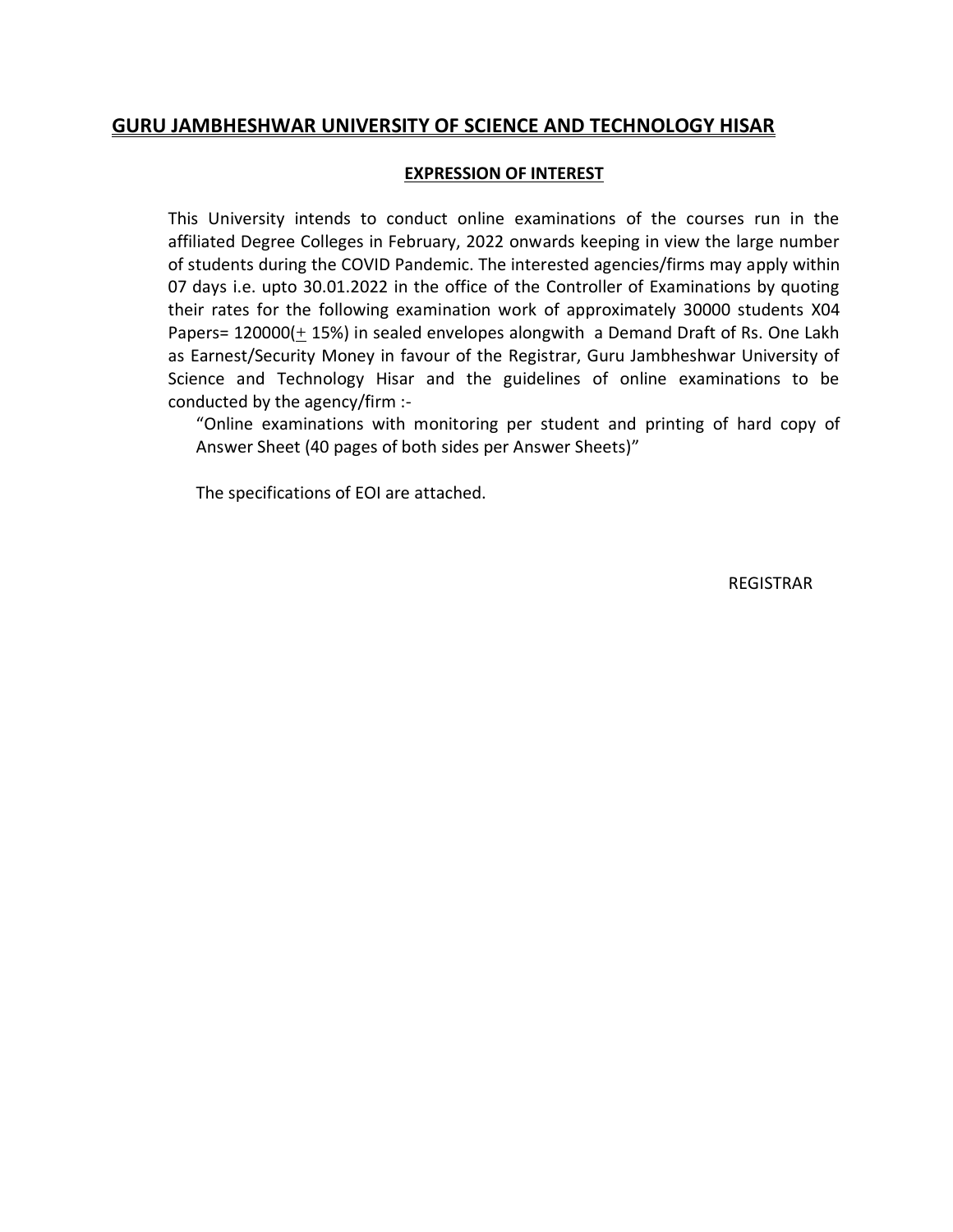# **Specifications for EOI Related to Online Examination Work**

The Complete Examination process has been divided into three broad phases

- General
- **•** Pre-Examination Phase
- Examination Phase
- Post-Examination Phase

The procedures which are required to be followed for the pre-examination, examination and post-examination operations include the capability of the bidder to set up a secure Master Control facility where the post-examination data will be uploaded.

#### 1. **General**

- No of candidates: 30000X4 = 1,20,000  $(+ 15%)$  approx. including reappear students.
- Duration of Exam: 180 minutes for Subjective Type Question Paper or as decided by the GJUS&T, Hisar as per question paper.
- Additional time for before and after the Examination: To be decided by the University.
- The software should be capable of conducting at least 15000 candidate's concurrent examinations smoothly in a single session.
- Annual turnover of the bidder must not be less than Rs. Five Crores and proof of audited balance sheet of last three financial is required.
- The bidder should have satisfactory experience of conducting subjective examinations in minimum 2 state owned universities or central universities.
- The bidder should have never been de-barred or black listed, an affidavit in this regard must be attached from first class magistrate.
- The bidder must possess valid GST registration number (copy of same must be attached).
- The bidder should have conducted Minimum 200000 Online subjective examinations in last 2 years
- ISO certificates are required from the bidder
- EMD of one lakh has to be submitted by each bidder at the time of apply. However if the bidder is registered under MSME then its exempted and necessary proof has to be submitted along with technical and financial bid.
- The bidder must submit their technical bid as well as financial bid in two sealed separate envelops in the office of the Controller of Examinations by hand upto 28.01.2022.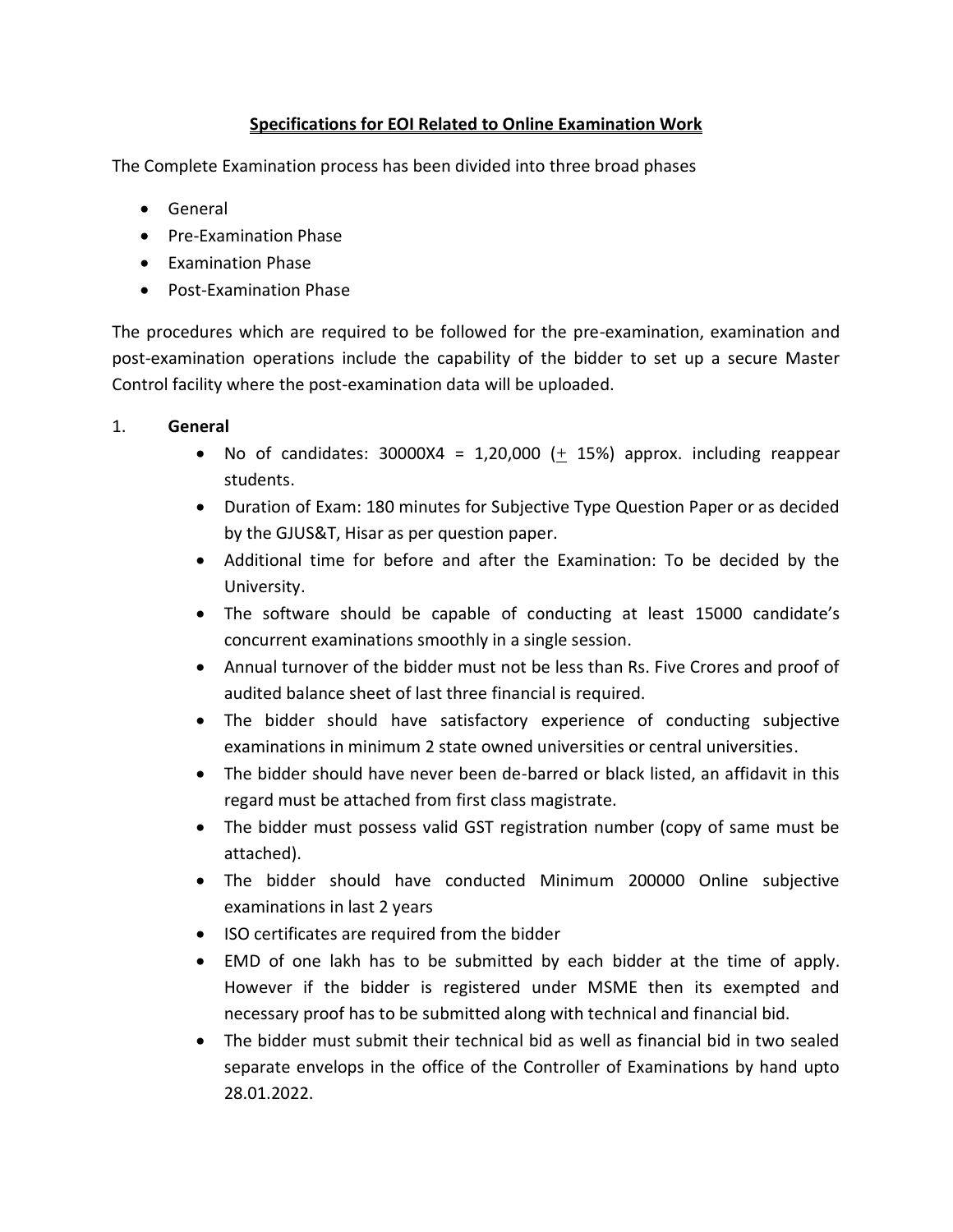- **Penalties**
	- i. 0.5% of billing amount as fine shall be imposed, if any ambiguity/hindrance is found at any stage during the exams. The Officer to be appointed by the Vice-Chancellor being Arbitrator under this agency shall be final all way.
	- ii. University reserves the right to take action such as cancel the contract, or impose the fine, if any discrepancies are found during examinations. The decision of University Authority in this regard shall be final.
- In case of any dispute it will be addressed subject to Hisar district jurisdiction only.

### **1.1. Other Requirements**

- Question Paper Authoring
- Bulk upload features for the following:
	- i. Questions
	- ii. Question paper Templates
	- iii. Candidates information
	- iv. Method to encrypt the bundle of question papers and transfer to the bidder
	- v. Software to conduct as well as monitor the status during the conduct of the examination of all the candidate
	- vi. Date Sheet, Programme wise/Paper Wise/Subject Wise/Session Wise/Paper ID Wise

vii. Software for post examination operations that includes:

- Course-wise Bulk Download (pdf/image format) of all answer script
- Detailed response sheet for every candidate paper wise
- Audit logs of activities of every candidate
- Analytics and basic statistics on the responses obtained from all the candidates
- Help Desk support at all phases of examination for all stakeholders in coordination with the University alongwith a person with mobile and whatsapp number for dealing with the enquires of the students relating to exams queries.
- Bulk e-mail or SMS facility to notify students regarding any updates/information

### **1.2 Pre-Examination Phase**

The bidder will work with GJUS&T, Hisar to facilitate the following and ensure that the examination is smoothly conducted for the examination takers.

 The selected bidder is expected to draw the examination plan and implement the design of the examination processes as required by GJUS&T, Hisar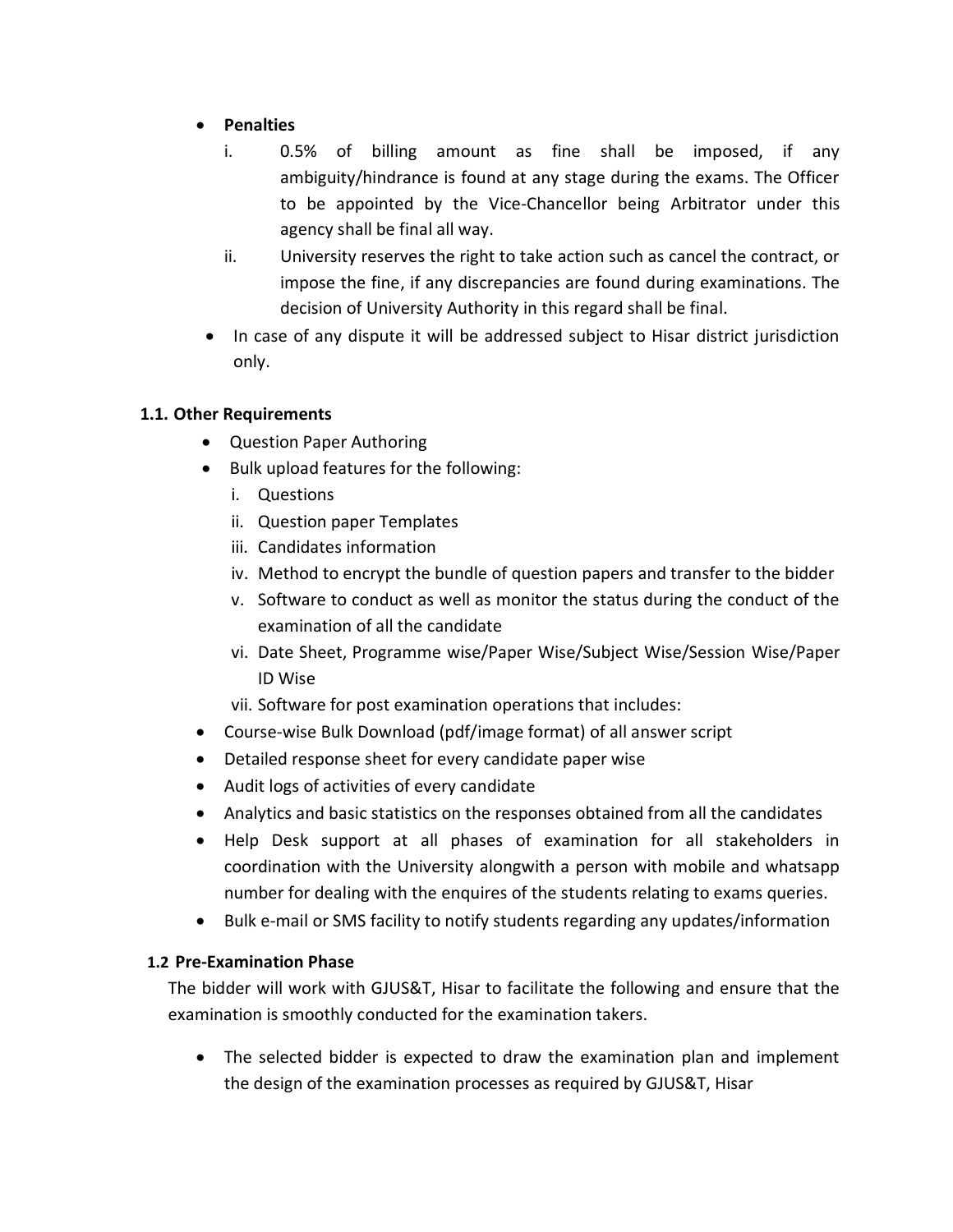- Broadly, the requirements will be as follows:
- i. To synchronize the data of the student paper ID wise
- ii. Bulk uploads support including images (for Student Details, Question Papers in MS Excel format)
- iii. Question Paper (QP) review
- iv. QP encryption (at rest and during network transfer)
- v. Mapping of QP with the time-table/Schedule of the examinations
- vi. Training-University Stakeholders for QP creation/Monitoring and operation the software etc. for smooth conduct of papers.
- vii. Conduct Online Mock test for Students
- viii. Help Desk support with one person alongwith customer care number with at all phases of examination for all stakeholders in coordination with the University.
- ix. Software should have facility for login and have proper rights management for Examination Authorities/Invigilators etc.
- The bidder would provide the Question Paper Authoring software and train GJUS&T, Hisar officer/official on Question Paper Authoring
- The bidder would train the Proctors identified by GJUS&T, Hisar (if necessary)
- The proposal submitted by the bidder should indicate the manner of Examination delivery and the limits to which the system has been tested in terms of the number of client systems connected simultaneously, without loss of performance in the examination environment

### **Students must be provided the following:**

- The examination software is working and launching without any hitch
- The microphone, web camera and the browser settings are working well in the laptop/desktop/smart phone/tablet and can be activated during the examination
- Access to the mock examination to be able to test their connectivity to the system and the software a few days ahead of the examination. The candidate should be able to test the system and get an idea of how the questions will be displayed during the actual examination.
- Clear and transparent guidelines agreeable by GJUS&T, Hisar and the bidder, to be given to the candidates on the activities that are considered as malpractices for an online proctored examination
- Bidder should communicate clear guidelines (on dos and don'ts) to the Candidates well in advance, so that the candidate is ready for the online proctored examination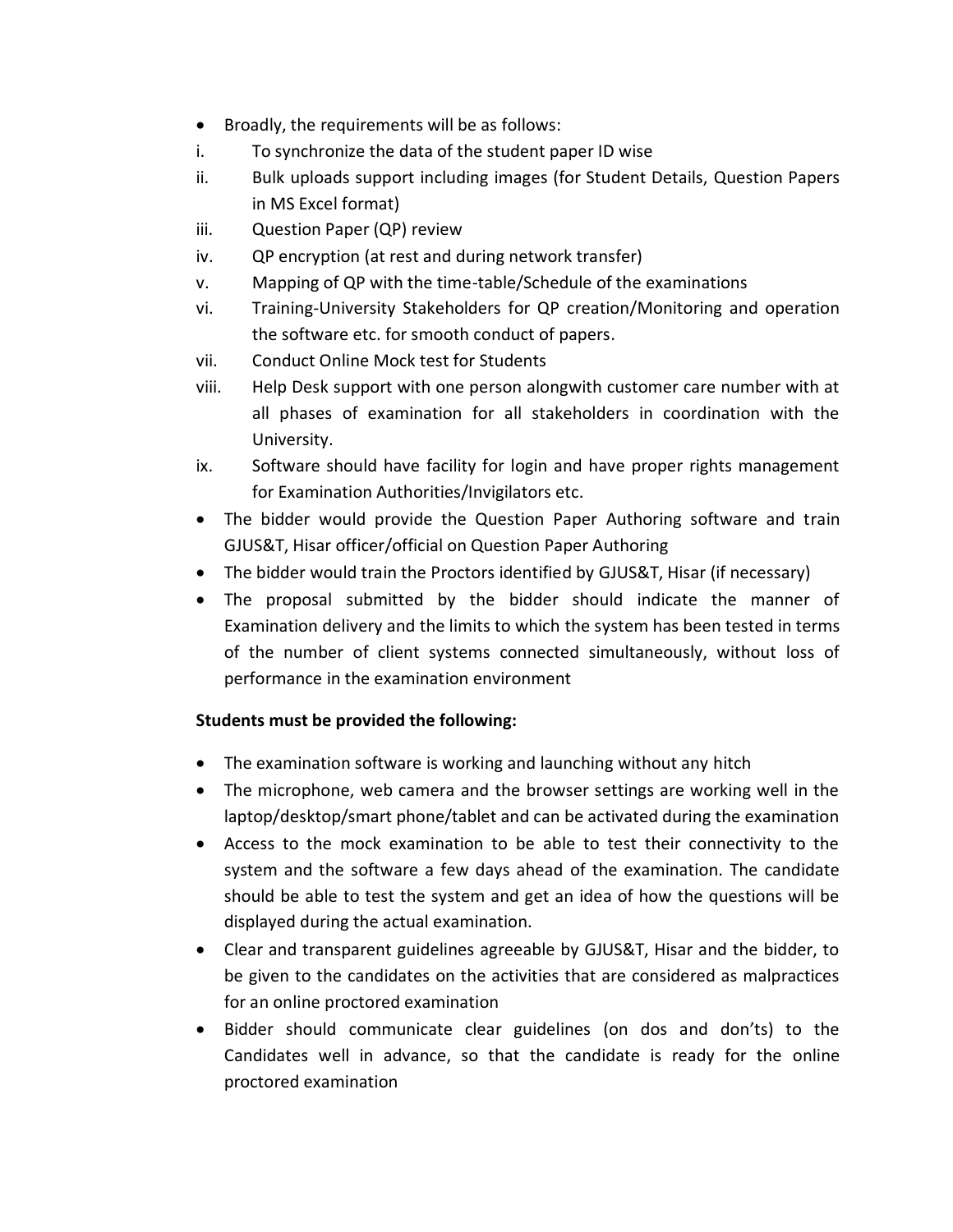- The software must obtain concurrence of the candidate for having read all the instructions before the start of examination
- Any other processes related to the conduct of the Examination, including preparation of pre-examination mock test and practice modules for candidates to be hosted on 24/7 operational servers and conduct of practice sessions for the online examination
- The successful bidder shall prepare and provide the Standard Operating Procedure (SOP) forecasting for all the processes for the safe and secure conduct of the examination along with the rules for contingency and exception handling/emergency procedures
- The bidder shall provide specifications for Hardware and Software required at all stages of the examination at the student side/user machine
- Devices and systems to be used for authentication and audit trail mechanisms required for Examination
- The successful bidder shall provide necessary consulting, training and manpower support to handle the entire Examination. If the required Hardware, Software and networking shall be installed by the Bidder on lease/rent basis, whose cost shall be covered under the commercial bid.
- The successful bidder shall carry out periodic audit for Hardware, Processor, RAM, Network, Webcam, Microphone, Key Board etc. Software-Operating System, Browser, Screen resolution and Network connectivity and report to the stakeholders
- The successful bidder shall provide a facility to all the candidates to register themselves online for a mock test prior to the commencement of the first examination mutually agreed with GJUS&T, Hisar. Additional mock examination shall be conducted by the successful bidder, if need. The same facility should also be available online to be run through the web server. The mock examination be on the same model as the actual examination
- The list of candidates who did not participate in the Mock Examination is to be provided to GJUS&T, Hisar by the successful bidder
- The successful bidder shall provide the facility for securely implement the Question Papers (in English and Hindi languages, if required) for the online examination. Absolute confidentiality shall be maintained at all stages of the examination
- The successful bidder shall provide required instructions/ Information to the candidates appearing for examination with verbal/video/written document for awareness of the students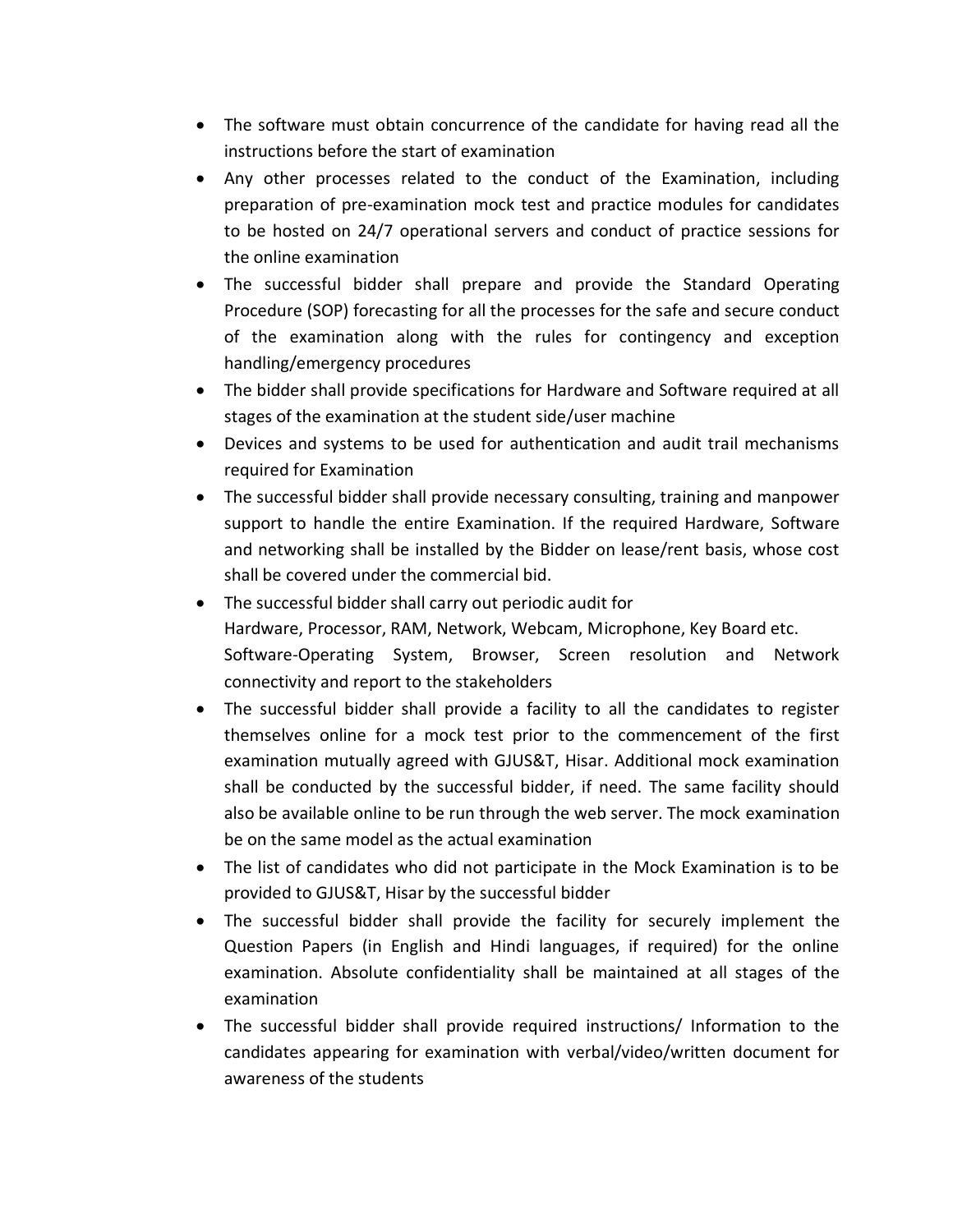- All pre-examination phase processes shall be carried out by the successful bidder in consultation with GJUS&T, Hisar
- At the time of execution of bid, the successful bidder must ensure for the provision of the maximum concurrent users and help desk support towards the conduct of examination

## **Malpractices and Guidelines to be conveyed to the Candidates**

- Clear and transparent guidelines agreeable by the successful bidder and GJUS&T, Hisar shall be given to the candidates on the activities that are considered as malpractices for an online proctored examination
- These guidelines will be updated and approved by GJUS&T, Hisar on a regular basis
- The successful bidder should communicate clear guidelines (on dos and don'ts) to the candidate well in advance so that the candidate is ready for the proctored examination
- The successful bidder should communicate clear guidelines to the candidates on malpractices
- Disqualification criteria should be as per malpractice regulations as stipulated by GJUS&T, Hisar
- There should be clear guidelines given to the candidate as to when to hold, restart and terminate the examination
- The system should be designed such that the examination should commence only after the confirmation by the candidate for having read the instructions

### **1.3 Examination Phase**

- The successful bidder shall make the following necessary arrangements, in consolation with GJUS&T, Hisar
	- i. Candidate details
	- ii. Examination attendance Shift wise/Programme Wise/ Subject/Wise/ Day Wise/Paper ID Wise
	- iii. Training the stakeholders on the client side
	- iv. Incidents reports (if any)
	- v. Help Desk support
- The examination shall be computer based proctored online subjective examination as per the list provided by the GJUS&T, Hisar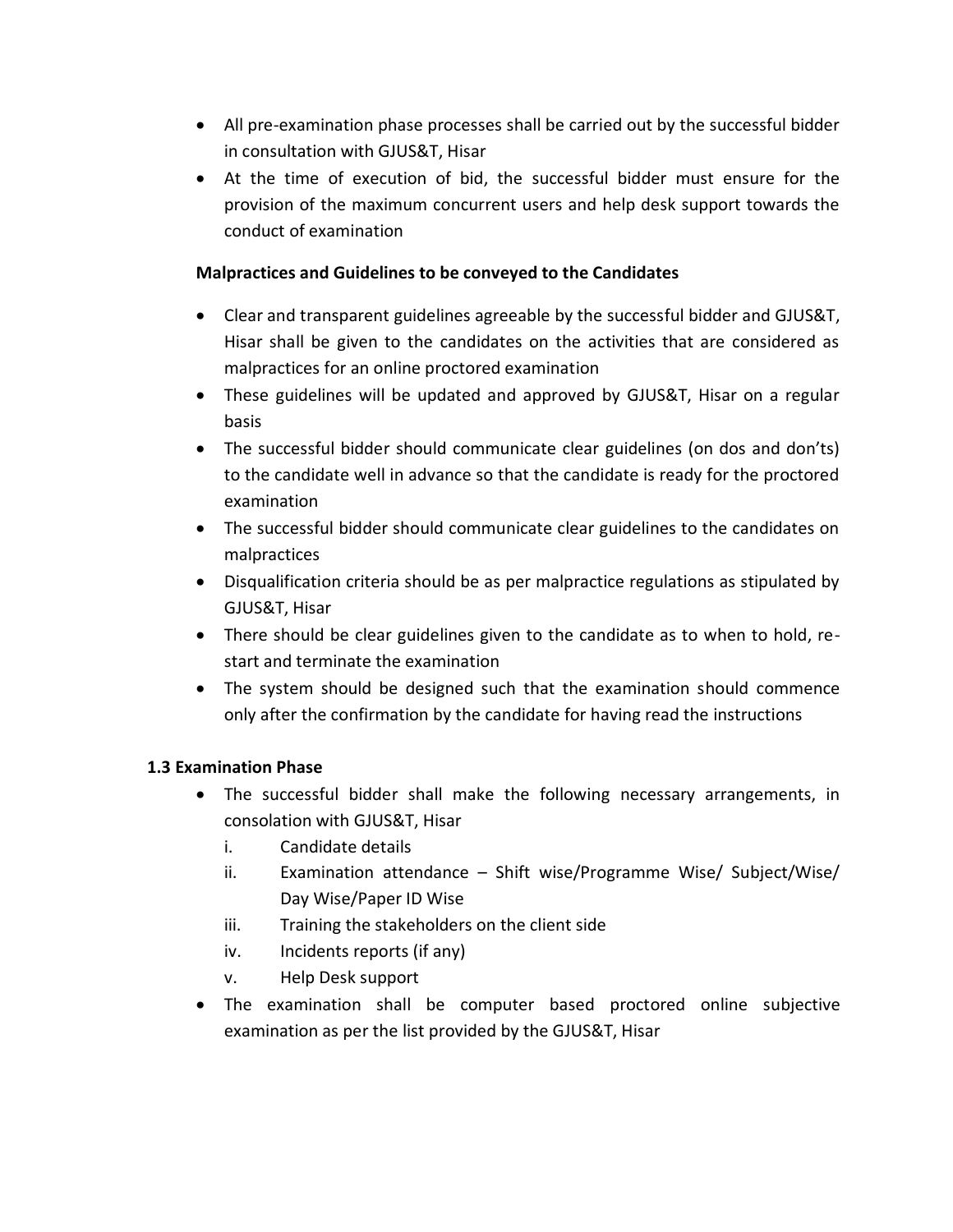- Sufficient time of 15-20 minutes shall be allotted before the examination for online instructions about the structure of the examination, time limits and guidelines for answering the questions
- The computer-based proctored online examination software should support standard features such as the display of details of candidates, detailed instructions upon login, start and closure of examination at scheduled time, time left and prompt for submission as per exam pattern.
- Details to be displayed on candidate's console as part of Examination software during the examination.
	- i. Display of instructions to candidates up on login and before the start of examination. The candidate must be able to retrieve instructions at any time during the examination as well.
	- ii. Start and closure of the examination at the scheduled time (candidates must not be able to start their examination even if they login before the scheduled time).
	- iii. Display of remaining time available to the candidate
	- iv. Display of candidate's details on the screen (including a photograph if available) during the examination.
	- v. The preview of question paper in case of Subjective type question paper.
- **Scanning/Uploading of answer scripts in case of Subjective Examination**
	- i. The candidate should able to scan/upload answer scripts question wise at the end of the examination or in between the examination as per their convenience.
	- ii. The candidate shall be able to see the preview of their uploaded answer script so that they ensure that the answer sheets scanned/uploaded is clearly legible and answer sheets are in sequence.
	- iii. QR Code time should be increase as per time of 30 minutes after ending of exam or to be specified by University. The candidate can scan/upload multiple answer sheets at one time.
	- iv. Candidate can also scan/upload the answer sheets through PDF.
	- v. Time of scanning/uploading of answer sheet must be shown on the hard copy of answer sheet i.e. within the time limit of 30 minutes after ending of exam.

### **Online Proctoring**

i. This activity involves the activation of online Proctoring facility for the candidates. This should be on a Real Time basis but without compromising the credibility and security of the examination.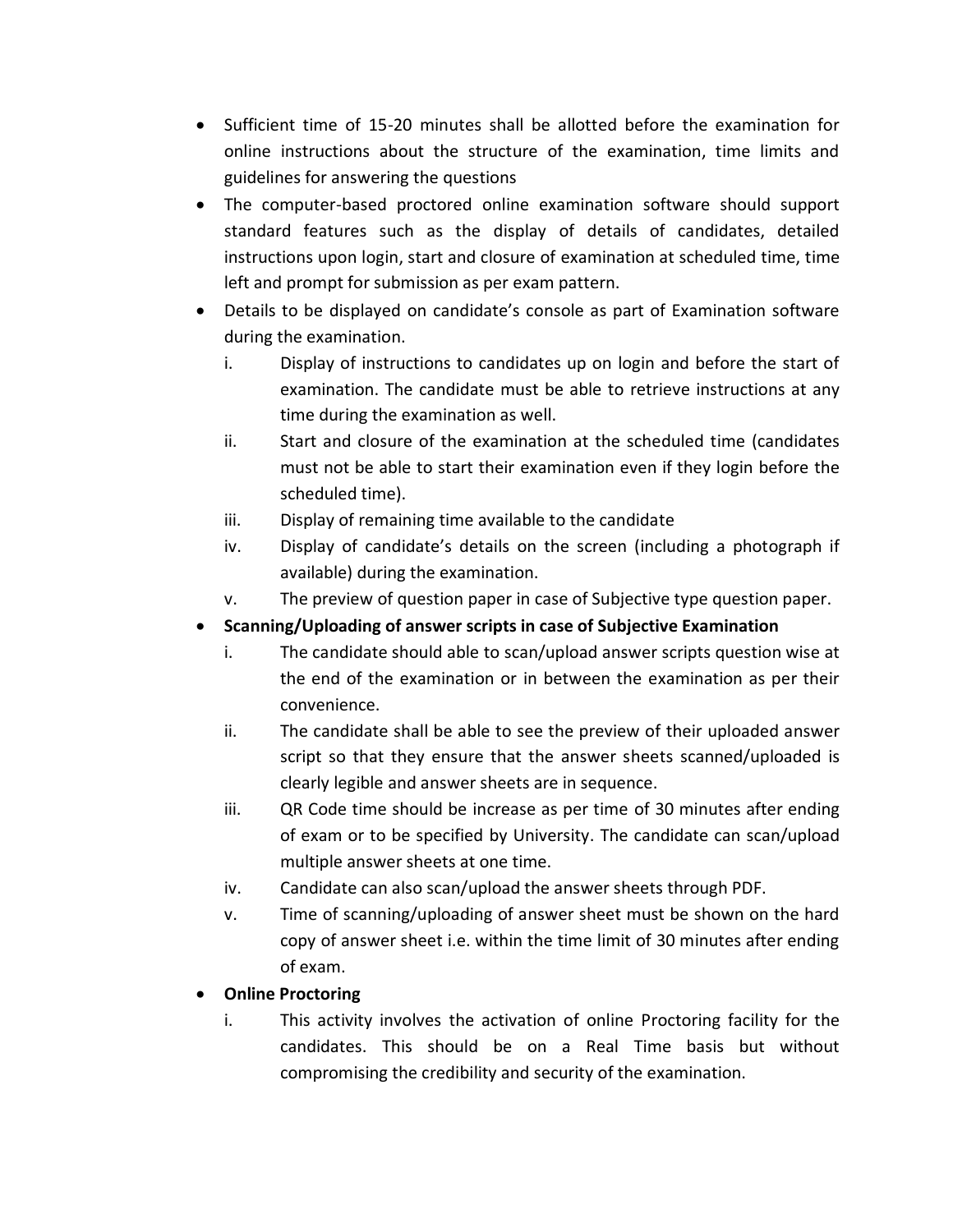- ii. Human proctors will be provided by bidder or by the University as and when required.
- iii. This feature is to be backed up by Artificial Intelligence (AI), and the same should be customizable as per GJUS&T, Hisar requirements.
- iv. The online Proctoring activity must have the following features:
- Establish candidate authentication;
- Check candidate's computer Hardware, Web Camera, microphone, software, surroundings, network, bandwidth etc. As per the online Proctored Examination requirements.
- The online Proctoring facility should allow for human proctoring through Live Feed of the examination of each candidate, if needed.
- Examination resumes to be allowed only within a small-time limit, customizable by GJUS&T, Hisar.
- Search for any candidate attempting the examination.
- Familiarization of candidate to online Proctoring, Do' & Don'ts, Instructions, bio breaks etc.
- Provide quick access to GJUS&T, Hisar to view Paused/Disconnected candidates.
- Any other activities that are necessary and required as demanded.

# **Invigilation during the examination**

- i. The enrollment number, photo, name and DOB are to be verified by the online proctor of system prior to allowing the candidate into the examination. Every screen of the Candidate (examination taker) will have a photograph visible to the candidate. The replica of the screen shall be visible to the online proctoring system also.
- ii. The online proctoring system with AI features shall monitor the examination taker continuously and provide support till the end of the examination.
- iii. The online proctoring system should also ensure proper conduct of examination and ensure that candidates do not use un-fair means during the examination, as per the specifications agreed upon by Service Provider and GJUS&T, Hisar.
- Monitoring: the software shall have the capability to start the examination for all the candidates, monitor the status of each candidate (whether logged in, examination started, idle/active, disconnected, submitted, geolocation, IP address, etc.) the server must maintain an audit trail of every operation of the candidate machine on the server.
- Master Control Facility: The conduct of examination should be accessible for monitoring by GJUS&T, Hisar, ably supported by technical personnel who are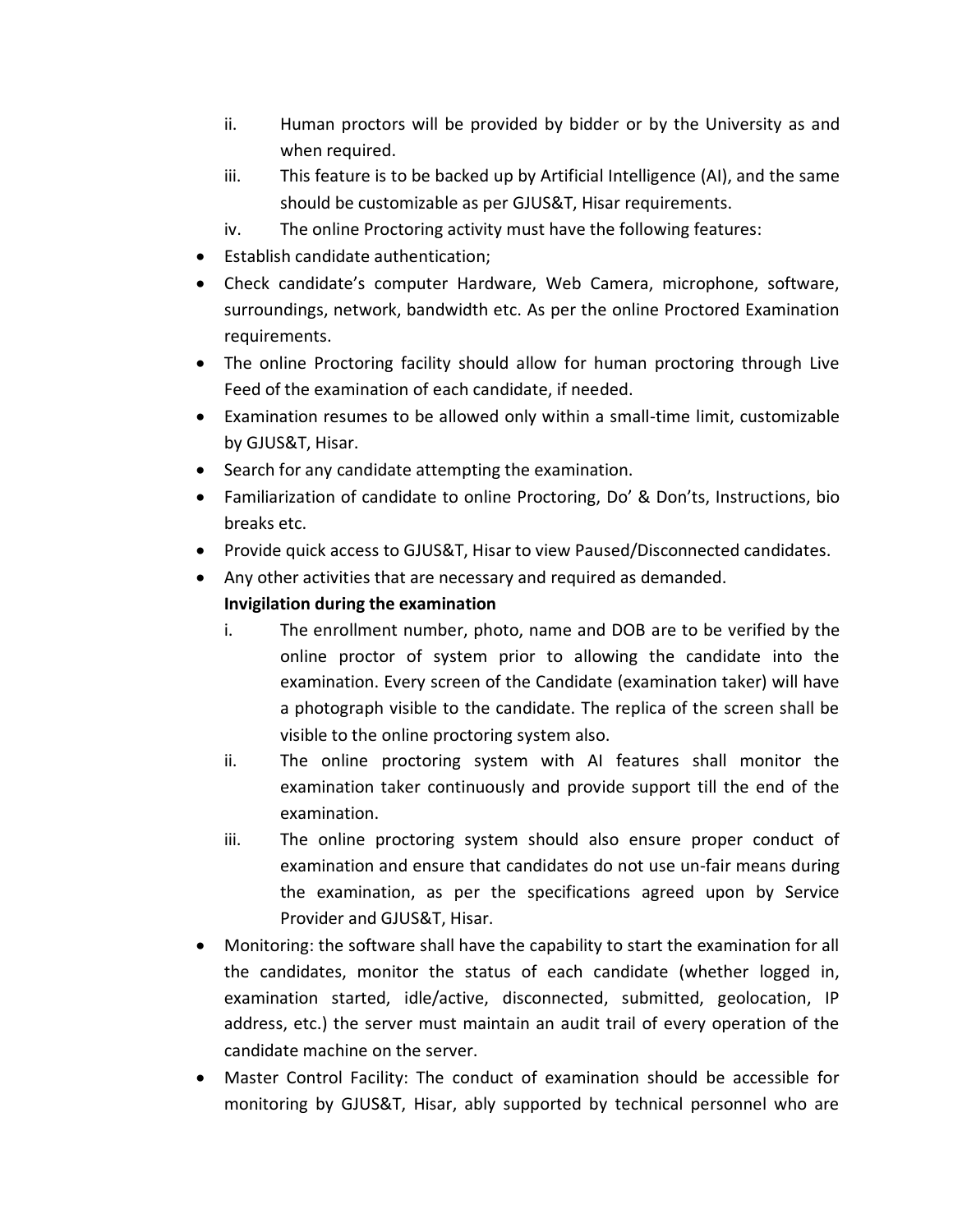well versed with the online proctored Examination Software. At the end of examination in each session, the candidate's response data and audit trail data of each candidate to be shared with GJUS&T, Hisar. The bidder should provide the facility to monitor the pre-examination, during examination and postexamination activities of all candidates taking examinations simultaneously.

#### **1.4 Following provisions shall be made available by GJUS&T, Hisar**

- i. Student data includes Name, Enrollment number, Photographs, Programme name, institute name, subject code for which the candidate applied for appearing, for uploading in data base.
- ii. Question papers for the conduct of online examination before the examination as per the mutually consent with the GJUS&T, Hisar.
- iii. Schedule of examinations.
- iv. Rules and guidelines for online exam in consultation with the bidder.

#### **1.5 Post-Examination Phase**

- Bulk download of the answer scripts (readable format like pdf/image file which are printable on A4 size paper.
- In case of subjective examination, the evaluation shall be done by the evaluators deployed by the GJUS&T, Hisar.
- Bidder should setup the infrastructure of printers and manpowers in University campus for Hard copy printing of answer sheets.
- Bidder should provide the hardcopy of answer sheets to Examination department paper wise & student ID wise.
- Hardcopy printing of answer sheets will start parallel to exams and has to be completed within 03 (Three) days after completion of examinations in the University.
- University will provide the space to the bidder setup of infrastructure for the examination period.
- The candidate's responses, photograph, audit trails and Video Streaming should be uploaded automatically to the successful bidder's data center in a secured manner. There should not be any traces of any data pertaining to the candidates whatsoever left on the candidate device after the examination.
- The successful bidder should be able to hand over the raw responses/data to GJUS&T, Hisar immediately (same day) from the bidder's server after the candidate's response. The software should have the capability to take the answer key, post examination. The data also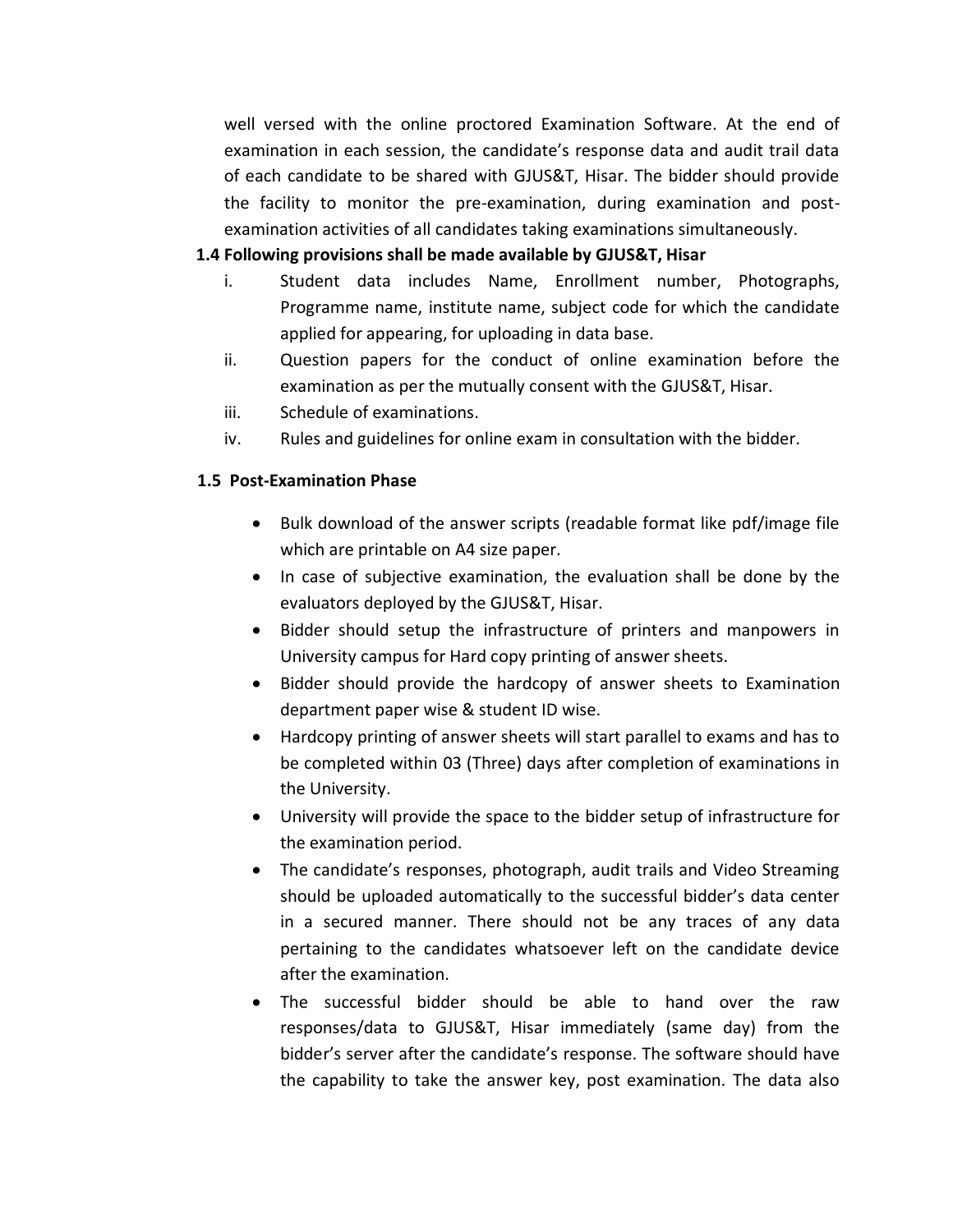needs to be uploaded to a server at the Master Control Facility of the service provider.

- Note:
	- i. The successful bidder shall carryout/demonstrate complete System Test Run (STR) with test data to GJUS&T, Hisar before implementation of the software. The selected bidder should also be able to demonstrate click by click audit trail for any type of enquiry.
	- ii. The selected successful bidder should also be able to demonstrate Application server logs to capture all errors, warnings and exceptions that are generated in applications along with the time at which they occurred.
	- iii. **Test data Archiving:** The selected bidder shall archive the results and other examination data for future references after a specified time, as per the requirement of GJUS&T, Hisar.

# **1.6 Assessment Platform Level**

- i. The proposed examination and question paper (both in English and Hindi languages, if required) generation software should be in-house developed by the bidder and the bidder must own the complete source code of the software being used for conducting the Compute Based Proctored Online Examination. They must have the copyright of the source code and all its components.
- The bidder should have all the necessary components and dependency of source e code of Computer Based Online Proctored Examination system in place so that any change required in any of the components of the software can be undertaken by their in-house technical team. Required skills should be made available to make necessary configuration changes. The major/minor configuration changes in software requested by the University must be made immediately.
- Different versions of Software code should be managed appropriately in a standard version control system within the organization.
- The Software code should have multiple backup systems in place so that anytime source code can be recovered in case of any disaster.
- The bidder should own the test cases and regression testing code to prove that they have done necessary testing of the software to scale up and conduct large scale assessments. Testing should not be limited to system features and functionality. The system used to conduct the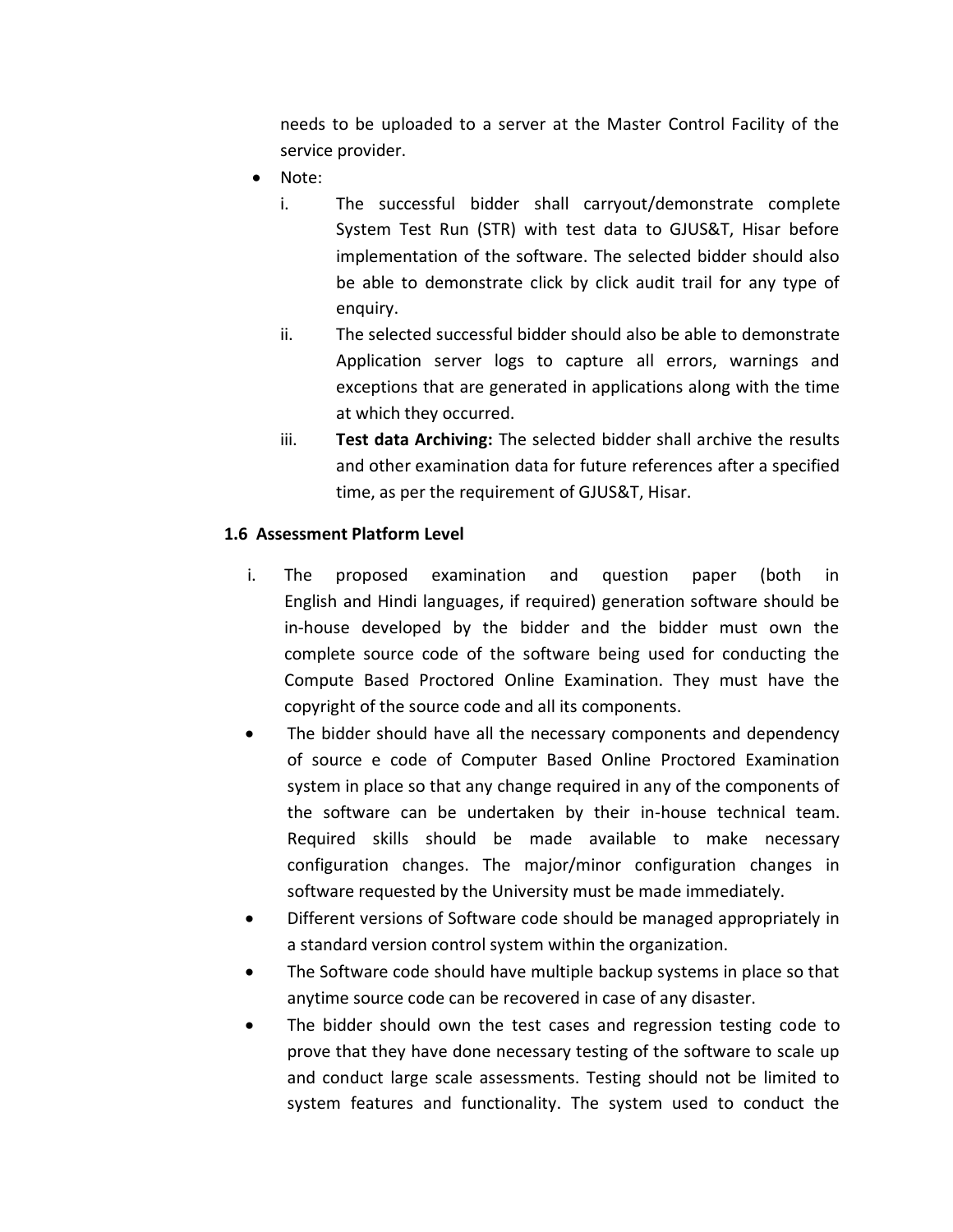examination must be tested for Performance, Security, Usability, High-Availability, Business Continuity and Disaster-Recovery.

- The bidder should have an in-house quality assurance group and strong quality management system to do quality check of the software.
- Proper security provision for source codes shall be maintained.
- The proposed software should be Govt. of India complaint CERT-IN certified for IT security.
- The bidder's software should have a facility to create question paper (in English and Hindi Languages, if required) securely at a designated place decided by authorized personnel of the University.
- Authoring module must allow for encryption and password protection. The Service Provider should provide the certificate of confidentiality with regard to contents of all the question papers.
- No personnel of Service Provider shall have direct or indirect access to any of the questions in the authoring process until the day of the examination the University authorizes the content to be accessed.
- The bidder should provide web application to monitor from the control centre at the University, the pre-examination, during examination and post-examination activities of the entire examination process.
- **Zero Loss of Data:** The Service Provider will ensure that there is no loss of response related data for any candidate or any other data related to the examination either from the client systems or the servers.
- **Security:** The computers administering the examinations should not be able to connect or access any other machine/parallel monitors for verbal prompting of answers by any other person other than the candidate or network other than the one on which the examination is being conducted. The presence of Desk Sharing Software, the video of the shared screen and any other application in operation shall also be captured if any candidate attempts to compromise on the integrity of the examination. That apart, the proctoring component shall be in such a manner that every detailed deviations and aberrations (malpractices) during the examination process for every single candidate shall be meticulously captured with event logs, audio and video evidences supporting the provisions of Indian Evidence Act and the IT act for the University to face any litigation at a later date where the service provider is expected to support the University for such cases when allegations are thrown.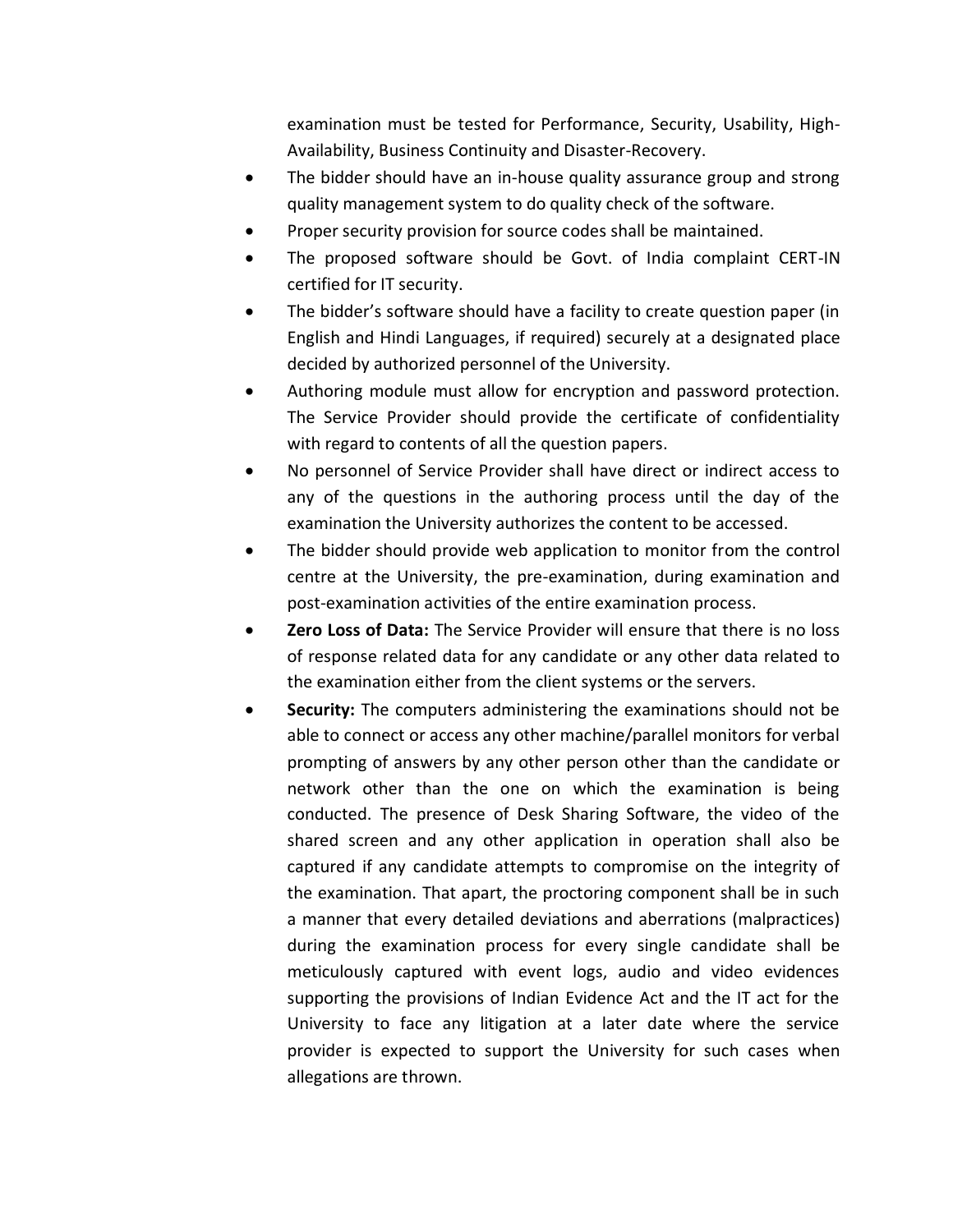- **Scalability:** Server and Software application should be designed for scale.
- **Stability and robustness:** Server and Software should be made secure for potential online attacks and threats.
- **Responsiveness of the system:** Response time of the server and software should be quick to enable the candidate to take the examination without any technical glitches.
- **Conduct of Examination and Security of Examination:** The successful bidder will also ensure maintaining the secrecy of the examination material with the support of the University. Any decision by the University in this regard shall be final.
- At any time before the submission of bids, the University may amend the tender by issuing an addendum in writing or by standard electronic means. If the amendment is substantial, the Bidder(s) shall be given reasonable time to make amendment or to submit revised bid and the deadline for submission of bids will be extended if required by the University. However, the University has the right to cancel or modify the tender based on the circumstances.
- Even though the bidders may satisfy the above requirements, they may be disqualified if they have:
- Given misleading or false representation or facts or deliberately suppressed the information to be provided in the forms, statements and enclosures of this document. Record of poor performance such as abandoning work, not properly completing the contract or financial failures/weaknesses.
- Confidential inquiry that reveals facts contrary to the information provided by the bidder.
- Confidential inquiry that reveals unsatisfactory performance in any of the selection criteria.
- If bidder is engaged in any activity such as conducting of coaching classes etc. which can influence the conduct of semester examination where there might be a possibility of an aid given to candidates to respond to questions.
- The bidder should have all the relevant facilities and logistics available to execute the work.
- The bidder must show and submit suitable emergency management plan during any crisis situations/redundancy of servers, switches, nodes additional center locations, student's data.